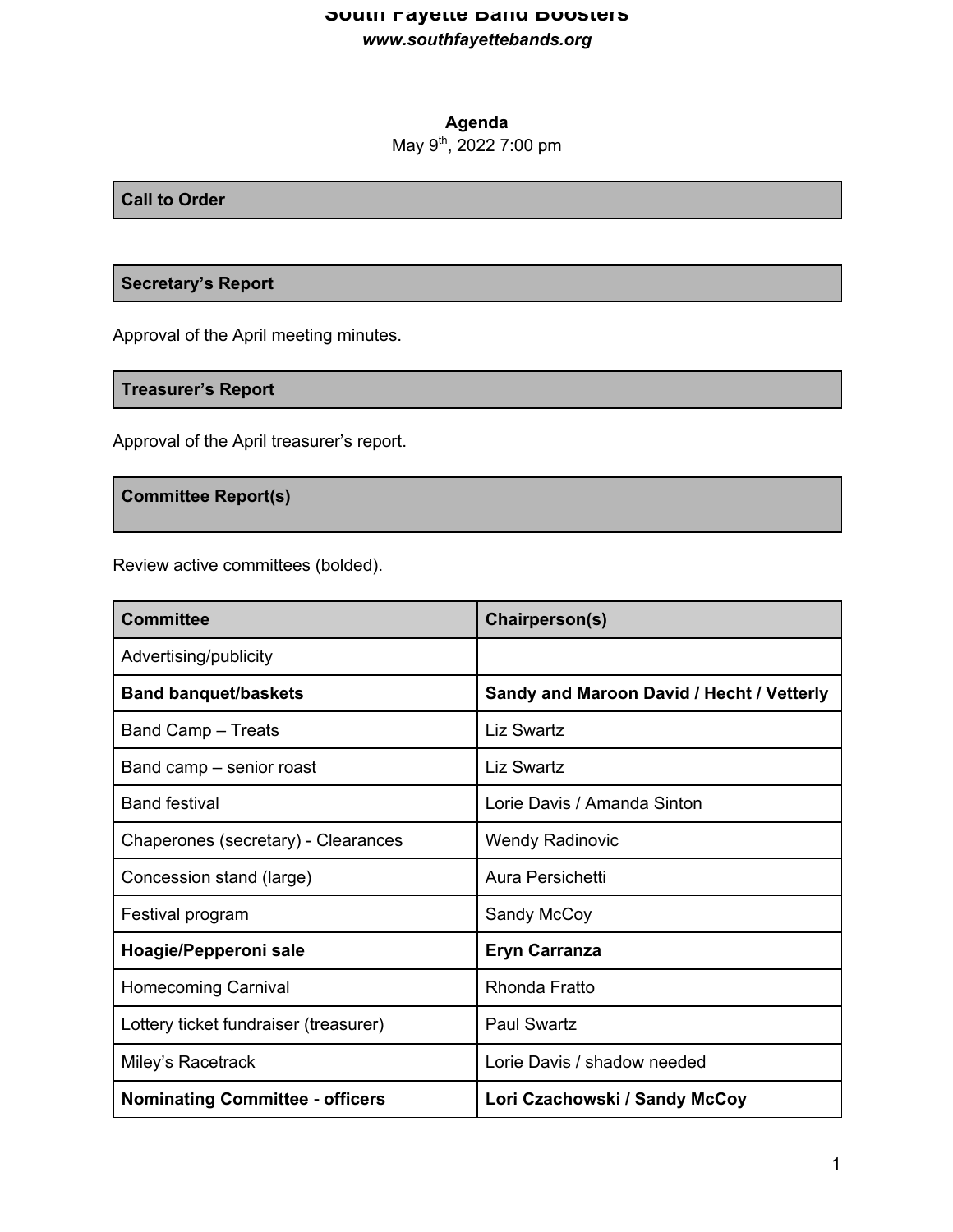### **South Fayette Band Boosters** *www.southfayettebands.org*

| <b>Scholarship</b>     | <b>Caroline Hecht</b>            |
|------------------------|----------------------------------|
| <b>Scrip Program</b>   | Lisa Kellick                     |
| Signup.com (secretary) | <b>Wendy Radinovic</b>           |
| <b>Star Lake</b>       | <b>Heather and Jason Beattie</b> |
| Stromboli              | Amy Garbin                       |
| Uniforms               | Jen lagnemma / Jenay Speer       |
| Video / Website        | Marsha McFalls / shadow needed   |
| Water and snacks       | <b>Steve Speer</b>               |
| Wreath sale            | Charlene Pauline / Jenny Carson  |

### **Old or Unfinished Business**

- Band videos Marsha McFalls
	- o On band website
		- § Southfayettebands.org
		- Password lgm2122

### **New Business and Announcements**

- Banquet reminder to submit payment and attendance form
- Nominations for board positions
	- o Vice President
		- **•** Jeney Speer
		- § Lisa Carryer
	- o Treasurer
		- Paul Swartz
		- Kellie Vetterly
- Vote on Chaperone budget proposal
- Scholarship winners are Lauren Iagnemma & Bethany Rosato

# **Director's Report**